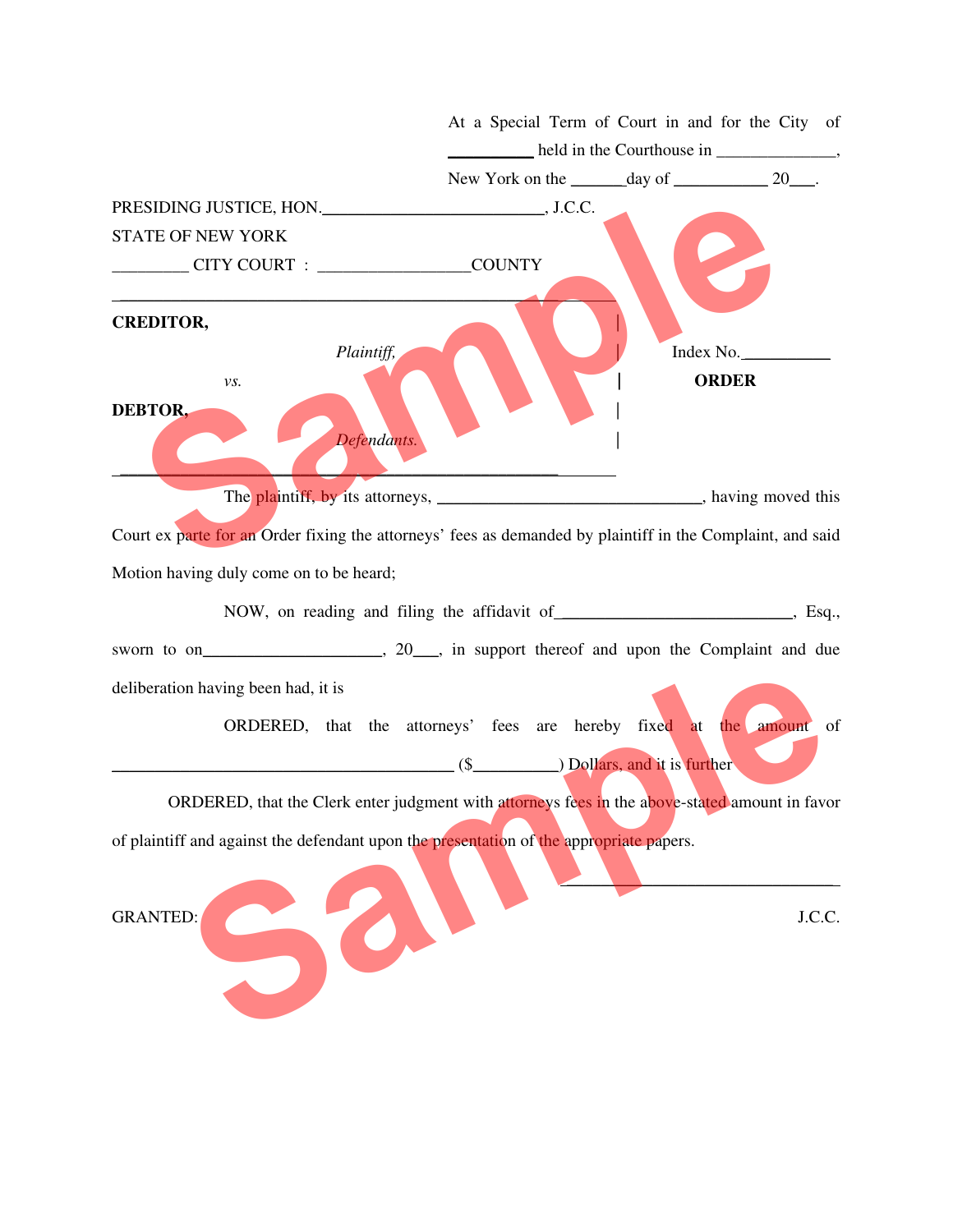## STATE OF NEW YORK

\_\_\_\_\_\_\_\_\_\_\_\_\_ CITY COURT : \_\_\_\_\_\_\_\_\_\_\_ COUNTY

## \_\_\_\_\_\_\_\_\_\_\_\_\_\_\_\_\_\_\_\_\_\_\_\_\_\_\_\_\_\_\_\_\_\_\_\_\_\_\_\_\_\_\_\_\_\_\_\_\_\_\_ **CREDITOR,** | Plaintiff,  $Index No.$  | AFFIDAVIT vs. **DEBTOR**, **|**  Defendants.  $\blacksquare$ STATE OF NEW YORK ) COUNTY OF SS: \_\_\_\_\_\_\_\_\_\_\_\_\_\_\_\_\_\_\_\_\_\_\_\_\_\_\_\_\_\_\_\_\_\_\_\_\_\_\_, a licensed attorney at law with the firm of \_\_\_\_\_\_\_\_\_\_\_\_\_\_\_\_\_\_\_\_\_\_\_\_\_\_\_ , attorneys for the plaintiff herein, being duly sworn, deposes and says: 1. I respectfully submit this affidavit in support of the plaintiff's demand for an award for attorneys' fees. Neither I nor any partners or associates of the firm are salaried employees of **EXEDITOR,**<br>
Plaintiff,<br>
VS.<br> **DEBTOR,**<br> **STATE OF NEW YORK**<br> **STATE OF NEW YORK**<br>
SIS.<br>
SIS.<br>
A licensed attorney at law with the firm of<br>
a licensed attorney at law with the firm of<br>
a licensed attorney at law with the f

the plaintiff. I am familiar with the facts hereinafter stated. The claim reflected by this lawsuit was referred to my firm by plaintiff in  $\qquad \qquad$  of 20  $\qquad$ , as a result of the default by the defendant under the terms of a credit agreement executed by the defendant and a copy of which is attached to the complaint, a copy of which is annexed hereto as Exhibit "A". Frame by plaintiff in the state of the defendant and a copy of which is<br>the complaint, a copy of which is annexed hereto as Exhibit **Frame and a copy of which** is<br>the complaint, a copy of which is annexed hereto as Exhibit

2. My firm devotes a substantial part of its legal practice to lawsuits concerning, and collection of, consumer and commercial credit obligations.

3. I am familiar with the professional services furnished by me and my firm in this

matter.

As indicated by the affidavit of service, the defendant was served on<sub>12</sub> 2007 and the time for the defendant to answer has lapsed and the defendant has failed to appear or answer and is in default.

5. The credit agreement provides for the plaintiff to recover reasonable attorneys'

fees.